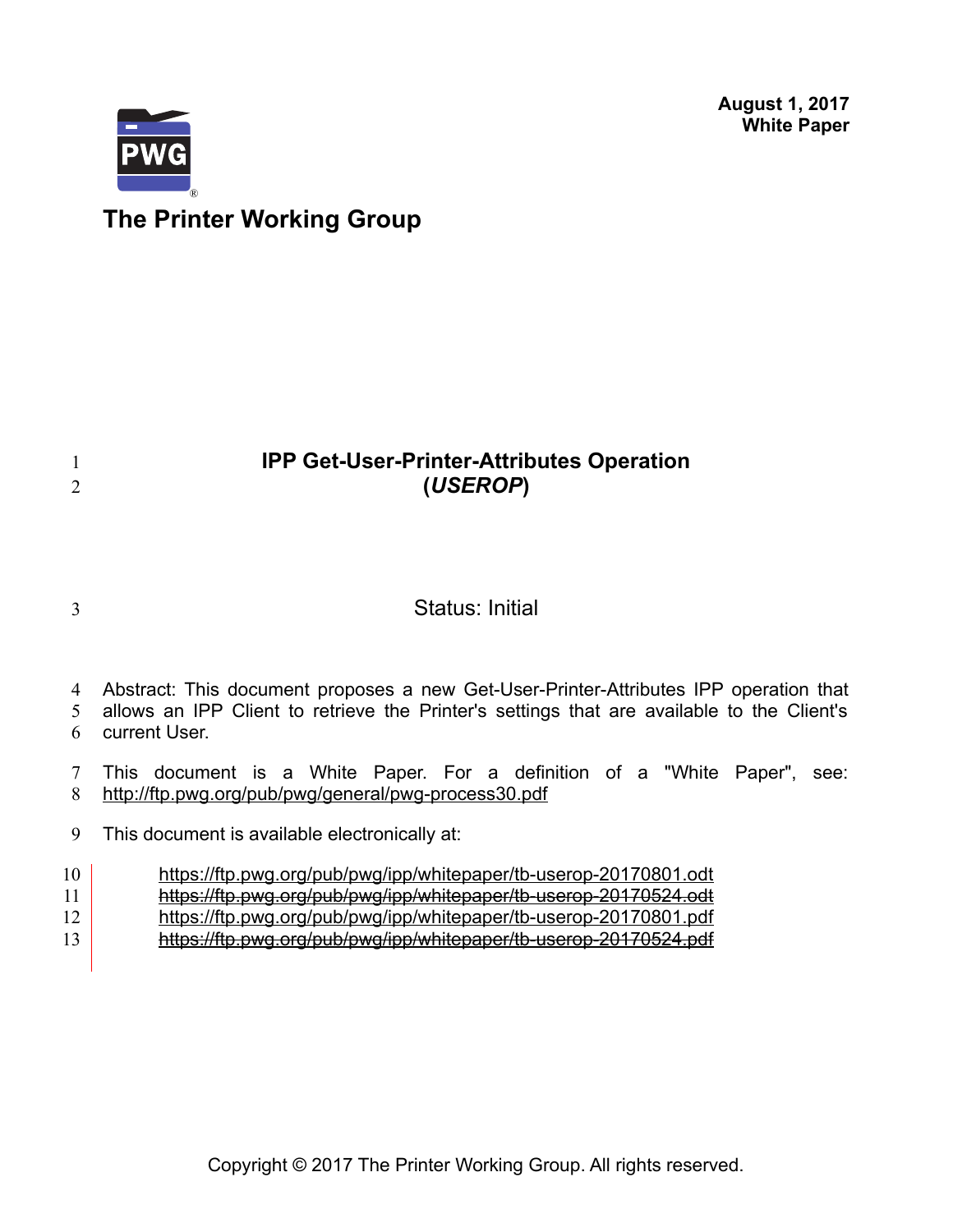Copyright © 2017 The Printer Working Group. All rights reserved. 14

#### Title: *IPP Get-User-Printer-Attributes Operation (USEROP)* 15

The material contained herein is not a license, either expressed or implied, to any IPR owned or controlled by any of the authors or developers of this material or the Printer Working Group. The material contained herein is provided on an "AS IS" basis and to the maximum extent permitted by applicable law, this material is provided AS IS AND WITH ALL FAULTS, and the authors and developers of this material and the Printer Working Group and its members hereby disclaim all warranties and conditions, either expressed, implied or statutory, including, but not limited to, any (if any) implied warranties that the use of the information herein will not infringe any rights or any implied warranties of merchantability or fitness for a particular purpose. 16 17 18 19 20 21 22 23 24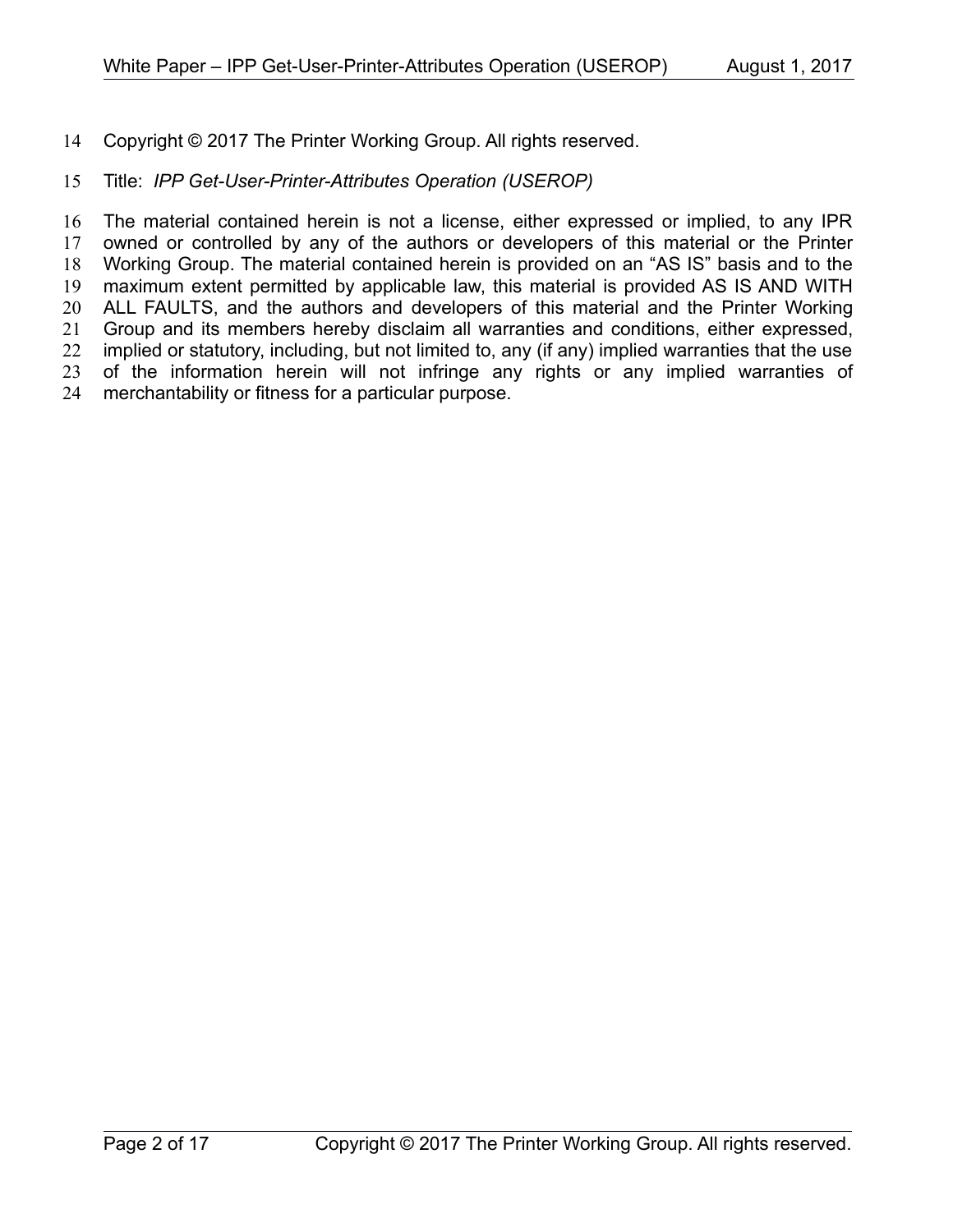| 25 | <b>Table of Contents</b> |  |
|----|--------------------------|--|
| 26 |                          |  |
| 27 |                          |  |
| 28 |                          |  |
| 29 |                          |  |
| 30 |                          |  |
| 31 |                          |  |
| 32 |                          |  |
| 33 |                          |  |
| 34 |                          |  |
| 35 |                          |  |
| 36 |                          |  |
| 37 |                          |  |
| 38 |                          |  |
| 39 |                          |  |
| 40 |                          |  |
| 41 |                          |  |
| 42 |                          |  |
| 43 |                          |  |
| 44 |                          |  |
| 45 |                          |  |
| 46 |                          |  |
| 47 |                          |  |
| 48 |                          |  |
| 49 |                          |  |
| 50 |                          |  |
| 51 |                          |  |
| 52 |                          |  |
| 53 |                          |  |
| 54 |                          |  |
| 55 |                          |  |
| 56 |                          |  |

### 57

# **List of Figures**

58

# **List of Tables**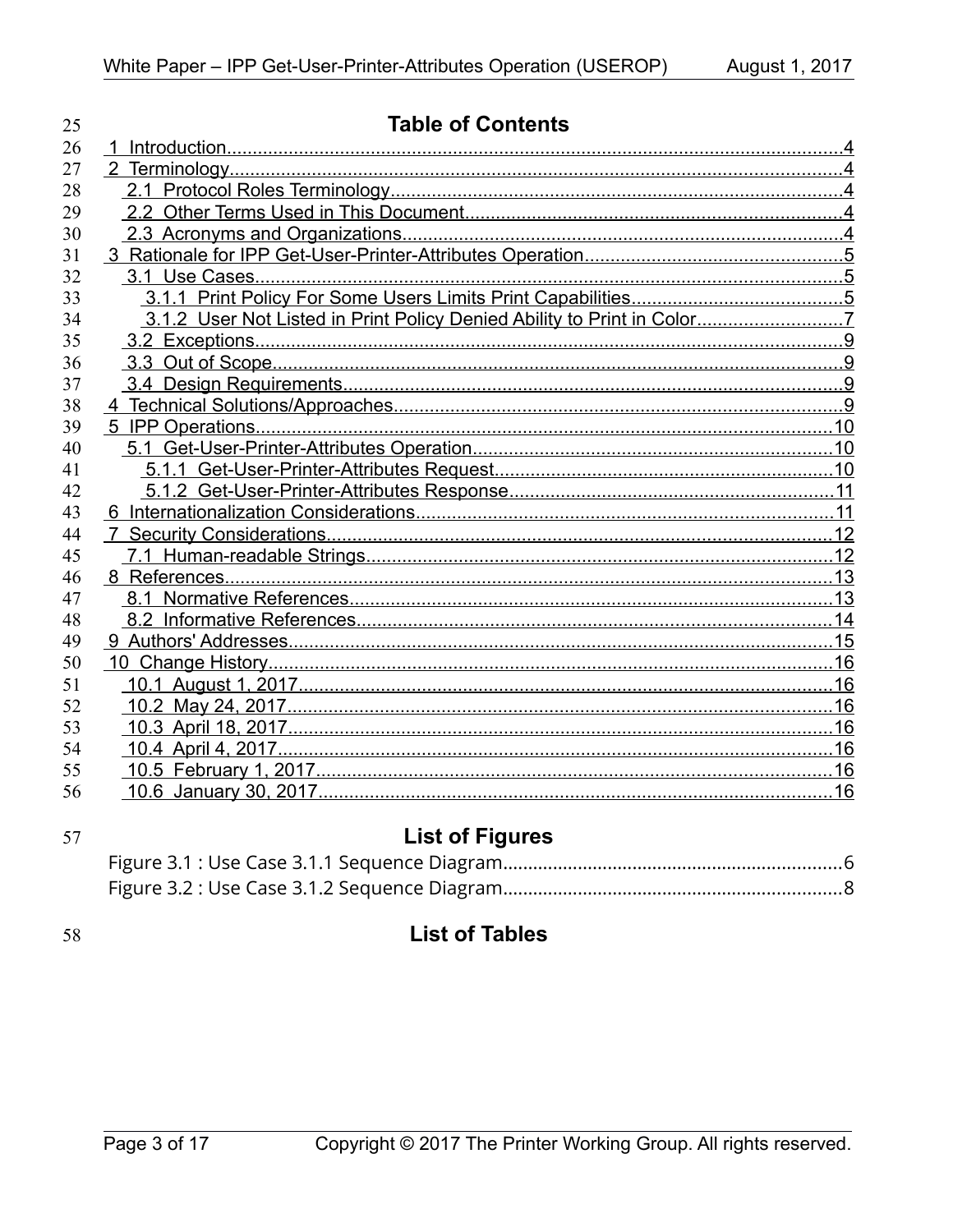#### <span id="page-3-4"></span> **1 Introduction** 59

This document proposes a new Get-User-Printer-Attributes IPP operation that allows an IPP Client to retrieve the Printer's settings that are available to the Client's current User. It is semantically identical to the existing Get-Printer-Attributes IPP operation IRFC80111. with the key difference that the Printer will always respond with an authentication challenge. Once the Client has authenticated using the User's credentials, the Printer will respond with the settings for that user. 60 61 62 63 64 65

#### <span id="page-3-3"></span> **2 Terminology** 66

#### <span id="page-3-2"></span> **2.1 Protocol Roles Terminology** 67

This document defines the following protocol roles in order to specify unambiguous conformance requirements: 68 69

*Client*: Initiator of outgoing IPP session requests and sender of outgoing IPP operation requests (Hypertext Transfer Protocol -- HTTP/1.1 [\[RFC7230\]](#page-14-1) User Agent). 70 71

*Printer*: Listener for incoming IPP session requests and receiver of incoming IPP operation 72

requests (Hypertext Transfer Protocol -- HTTP/1.1 [\[RFC7230\]](#page-14-1) Server) that represents one 73

or more Physical Devices or a Logical Device. 74

#### <span id="page-3-1"></span> **2.2 Other Terms Used in This Document** 75

User: A person or automata using a Client to communicate with a Printer. 76

#### <span id="page-3-0"></span> **2.3 Acronyms and Organizations** 77

- *IANA*: Internet Assigned Numbers Authority,<http://www.iana.org/> 78
- *IETF*: Internet Engineering Task Force,<http://www.ietf.org/> 79
- *ISO*: International Organization for Standardization,<http://www.iso.org/> 80
- *PWG*: Printer Working Group,<http://www.pwg.org/> 81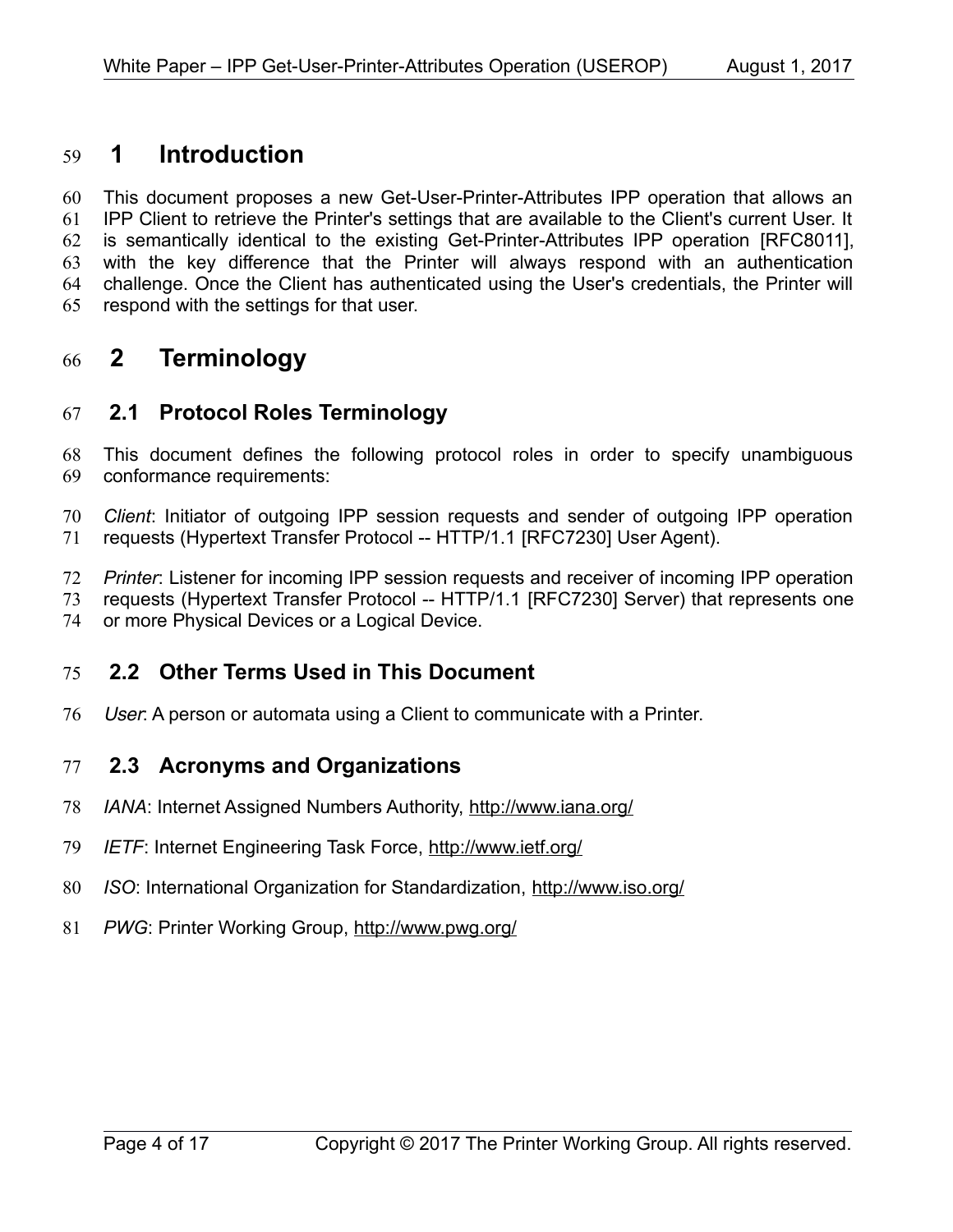#### <span id="page-4-2"></span> **3 Rationale for IPP Get-User-Printer-Attributes Operation** 82

While there are many solutions, both standard and non-standard, for creating print policies that provide a way to specify allowed or disallowed features according to individual users, systems, applications and so forth, there is no established method that is in-band of IPP. Having a print policy method using IPP would better support systems such as IPP Everywhere [\[PWG5100.14\]](#page-13-3) in print infrastructures provided by public print providers, enterprises or educational environments such as university settings. 83 84 85 86 87 88

Technical justification for pursuing the creation of a new IPP operation rather than reusing or overloading existing operations such as Get-Printer-Attributes is discussed in section [4.](#page-9-0) 89 90

#### <span id="page-4-1"></span> **3.1 Use Cases** 91

The need for solutions to these use cases emerged during the process of writing the IPP Implementor's Guide v2 [\[PWG5100.19\].](#page-13-2) 92 93

#### <span id="page-4-0"></span> **3.1.1 Print Policy For Some Users Limits Print Capabilities** 94

Sue wants to print her report on her department's workgroup printer. She wants to print it in color to make the color graphs look best. However, she has abused her printing privileges, so her department head has instructed the network administrator to restrict her user account's ability to print in color. 95 96 97 98

Sue opens the document on her laptop, chooses to print, and selects the department's workgroup printer. The Printer authenticates the laptop using Sue's credentials, and then provides the laptop with the print choices available for Sue's account, which does not include color printing. Sue decides whether to print it in black-and-white anyway or to print from one of the campus print centers, where she can pay to print in color. 99 100 101 102 103

Bob is an associate professor in the same department as Sue. His account has no limitations for color printing. He opens a document on his tablet, taps to print, and selects the department's workgroup printer. His tablet presents print options including the option of printing in color. Bob chooses to print in color, and prints his document, which prints in color as he expects. 104 105 106 107 108

Figure [3.1](#page-5-0) illustrates this use case with a sequence diagram. 109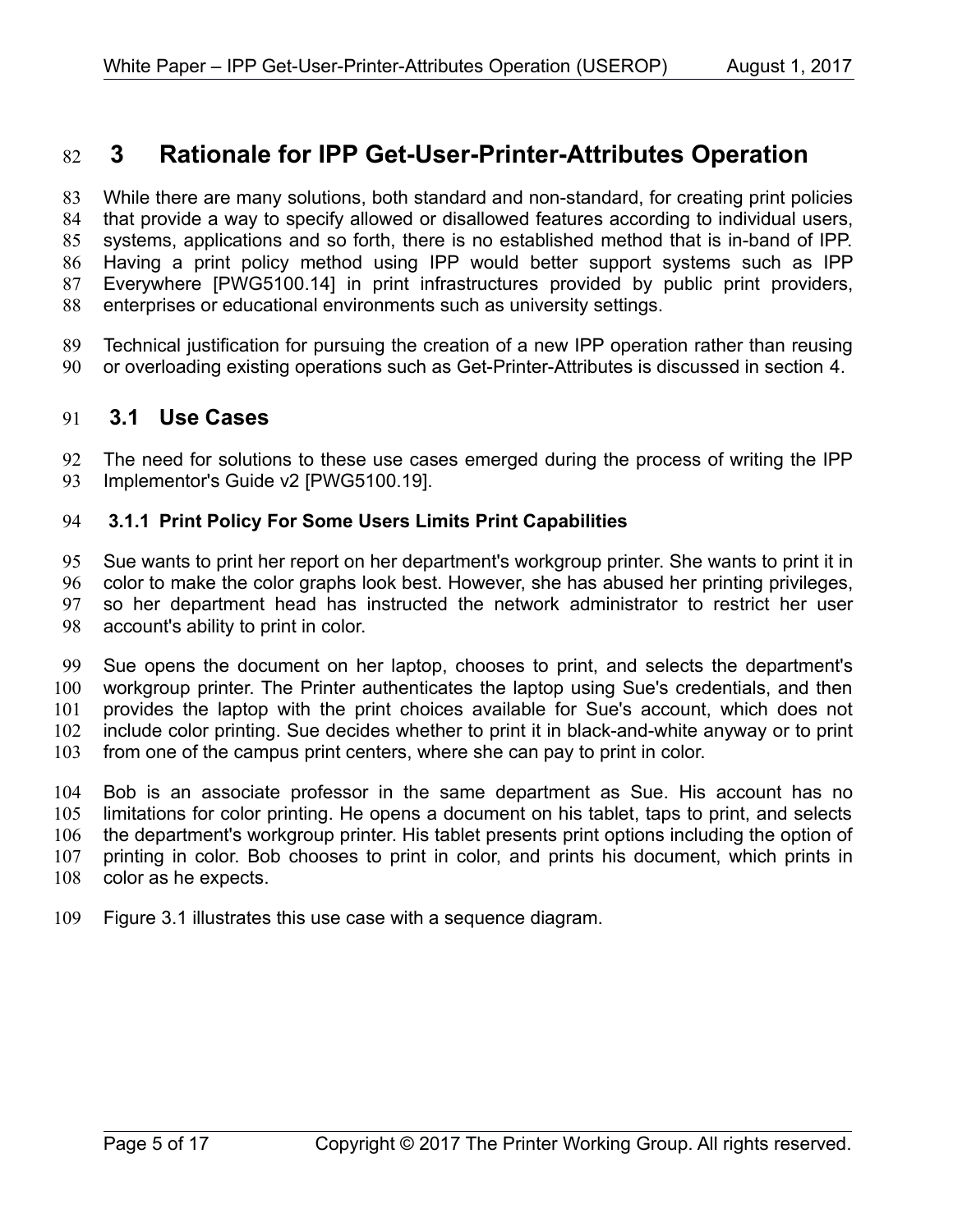

<span id="page-5-0"></span>*Figure 3.1 : Use Case 3.1.1 Sequence Diagram*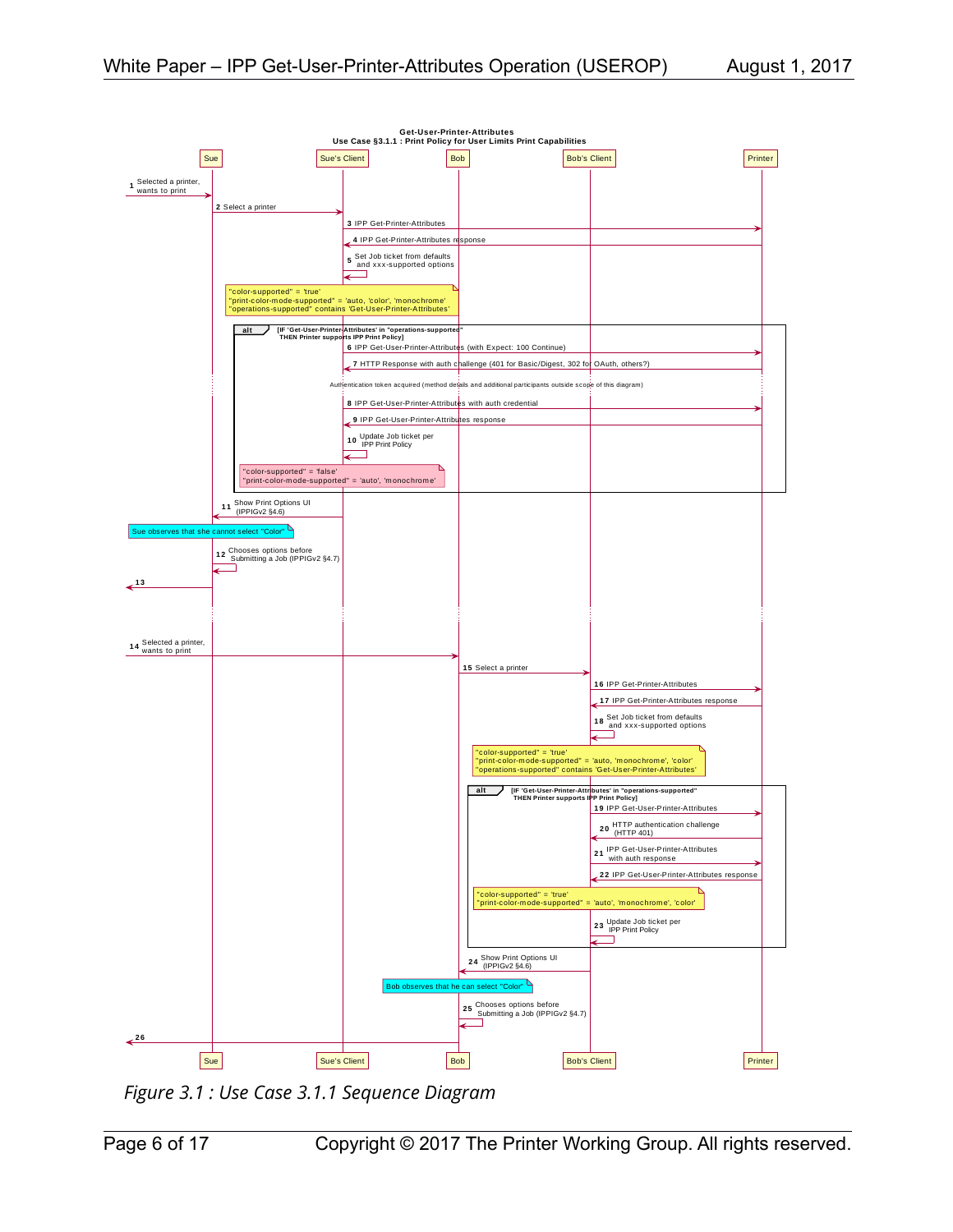#### <span id="page-6-0"></span> **3.1.2 User Not Listed in Print Policy Denied Ability to Print in Color** 110

In this use case, a user who is not named in the print policy system is denied the ability to print using existing conventional IPP print protocol use. The Client may implement support for IPP Print Policy but authentication may fail, or the Client may have not implemented support for IPP Print Policy. 111 112 113 114

Duncan is at the office and needs to print a 5 page report that contains color diagrams before his next meeting. His office user account has been granted permission by his office network administrator to print in color. Duncan opens the document on his tablet, taps to print, and selects the desired Printer. The tablet fetches the Printer's default capabilities, and then authenticates using Duncan's user account to retrieve the print options available to him as per his account's print policy, including the option to print in color or monochrome. He prints the document using the color option, retrieves the hardcopy from the printer, and then goes on to his meeting. 115 116 117 118 119 120 121 122

Ed is visiting Duncan's office and needs to print a 3 page document. Ed is not listed as a user in the print policy. Ed opens the document on his laptop, clicks to print, and selects the Printer recommended by Duncan. The laptop does not support print policies or does but has no valid credentials. The Printer provides Ed's laptop with the default print capabilities. When the Job is submitted to the Printer, the Printer rejects the Job or identifies the setting that were adjusted, since unknown users don't have the right to print in color on this printer. 123 124 125 126 127 128 129

Figure [3.2](#page-8-0) illustrates this use case with a sequence diagram. 130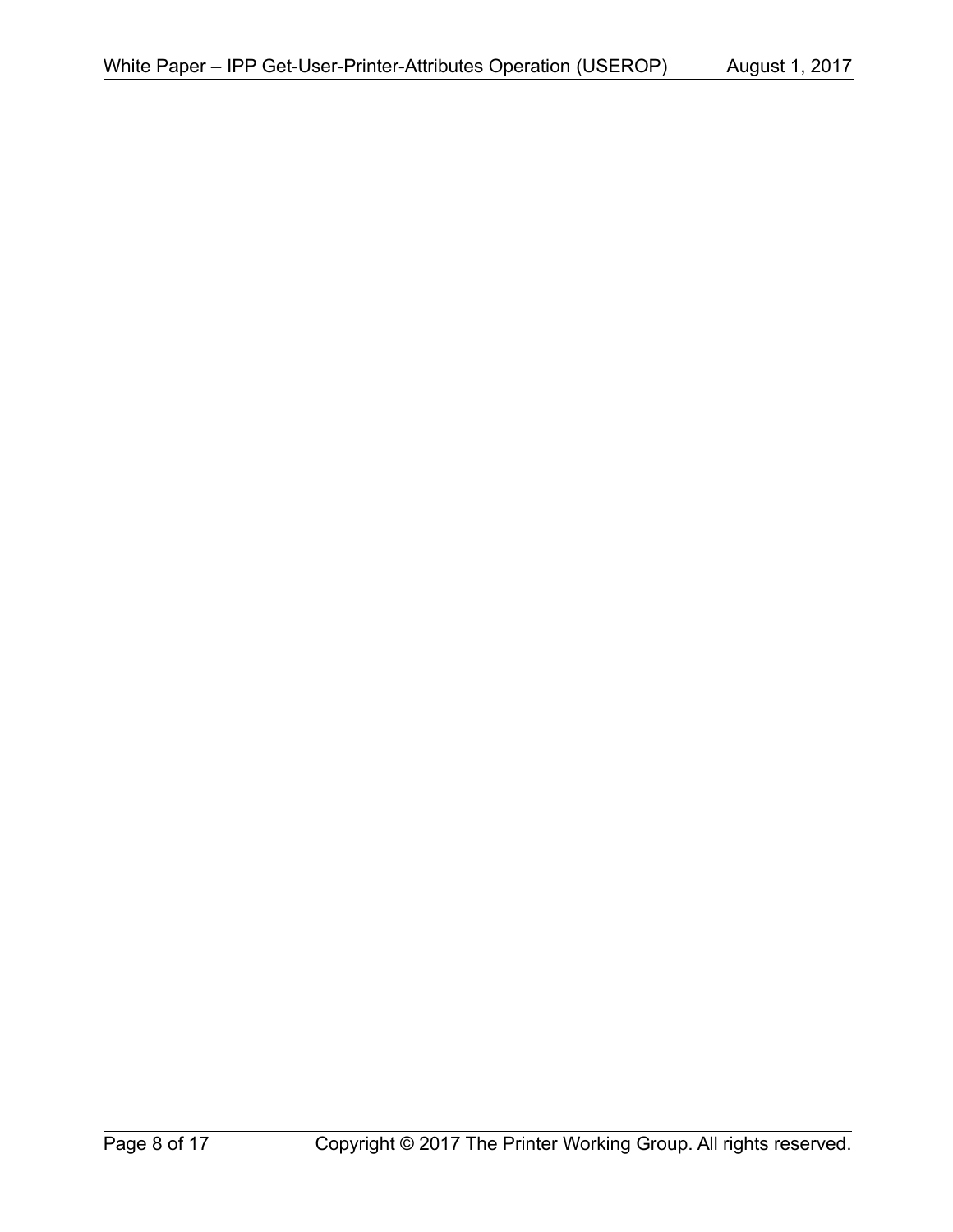

<span id="page-8-0"></span>*Figure 3.2 : Use Case 3.1.2 Sequence Diagram*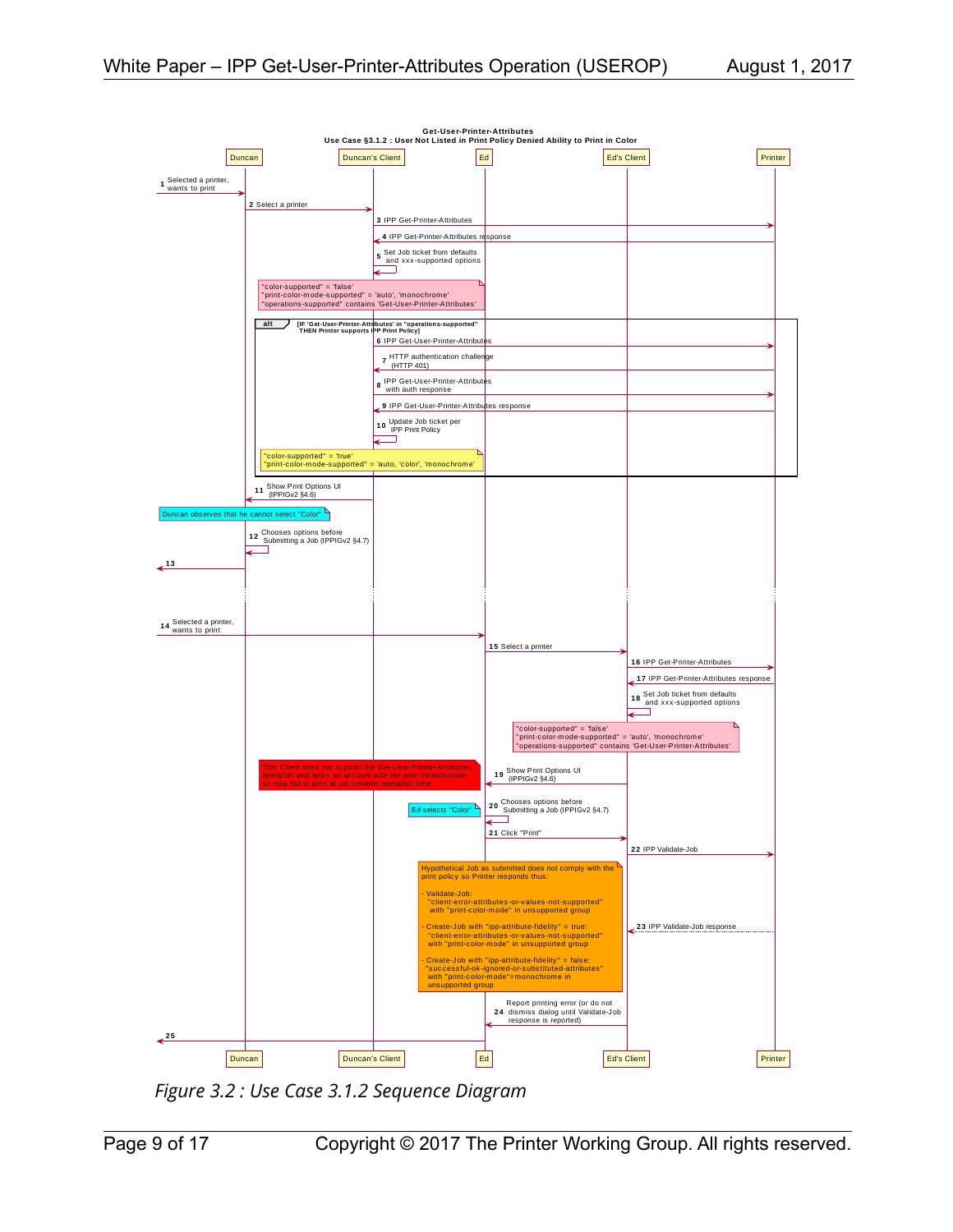#### <span id="page-9-3"></span> **3.2 Exceptions** 131

There are no exceptions to the use cases in section [3.1.](#page-4-1) 132

#### <span id="page-9-2"></span> **3.3 Out of Scope** 133

- The following are considered out of scope for this document: 134
- 1. Definition of actual print policies. 135
- 2. Definition of how print policy management systems structure and/or organize the sets of users and their policies. 136 137
- 3. Definition of non-IPP protocols that can provide similar functionality. 138

#### <span id="page-9-1"></span> **3.4 Design Requirements** 139

- The design requirements for this document are: 140
- 1. Identify an appropriate set of IPP operations that allows a supporting Client to acquire from the target Printer the set of print features available for a particular User. 141 142 143
- 2. Identify an appropriate Printer behavior and expected Client behavior for a nonsupporting Client (i.e. one that is unaware of this new system) can still be a legitimate actor in the print policy system. 144 145 146
- 3. Identify an appropriate set of IPP operations and attributes that allows a Printer to refer a Client to a trusted IPP Print Policy Service, such that the Client can assert that the options it provides with a submitted job do comply with a policy originating from that trusted policy server. 147 148 149 150
- 4. Maintain backward compatibility with existing versions of IPP (IPP/1.1, IPP/2.x). 151
- 5. Register all attributes and operations with IANA. 152
- The design recommendations for this document are: 153
- 1. Recommend suitable authentication methods and guidelines for the use of those methods that could inform the creation of a high quality Client user experience. 154 155

#### <span id="page-9-0"></span> **4 Technical Solutions/Approaches** 156

Although the existing Get-Printer-Attributes operation [\[RFC8011\]](#page-14-2) conveys the needed information and could be used for this task, fewne legacy Clients expect the Printer to respond to a Get-Printer-Attributes operation with an HTTP authentication challenge. To preserve backward compatibA new operation with the appropriate semantics was decided to be the most efficient way to add this facility with legacy Clients, a newto the IPP ecosystem. Adding additional operation attributes to the Get-Printer-Attributes operation is defined here, with semantics similar to Get-Printer-Attributes.to cause the Printer to respond with an authentication challenge could be done, but would require updating the core IPP specifications, which is procedurally not desirable. If the Printer were to filter its 157 158 159 160 161 162 163 164 165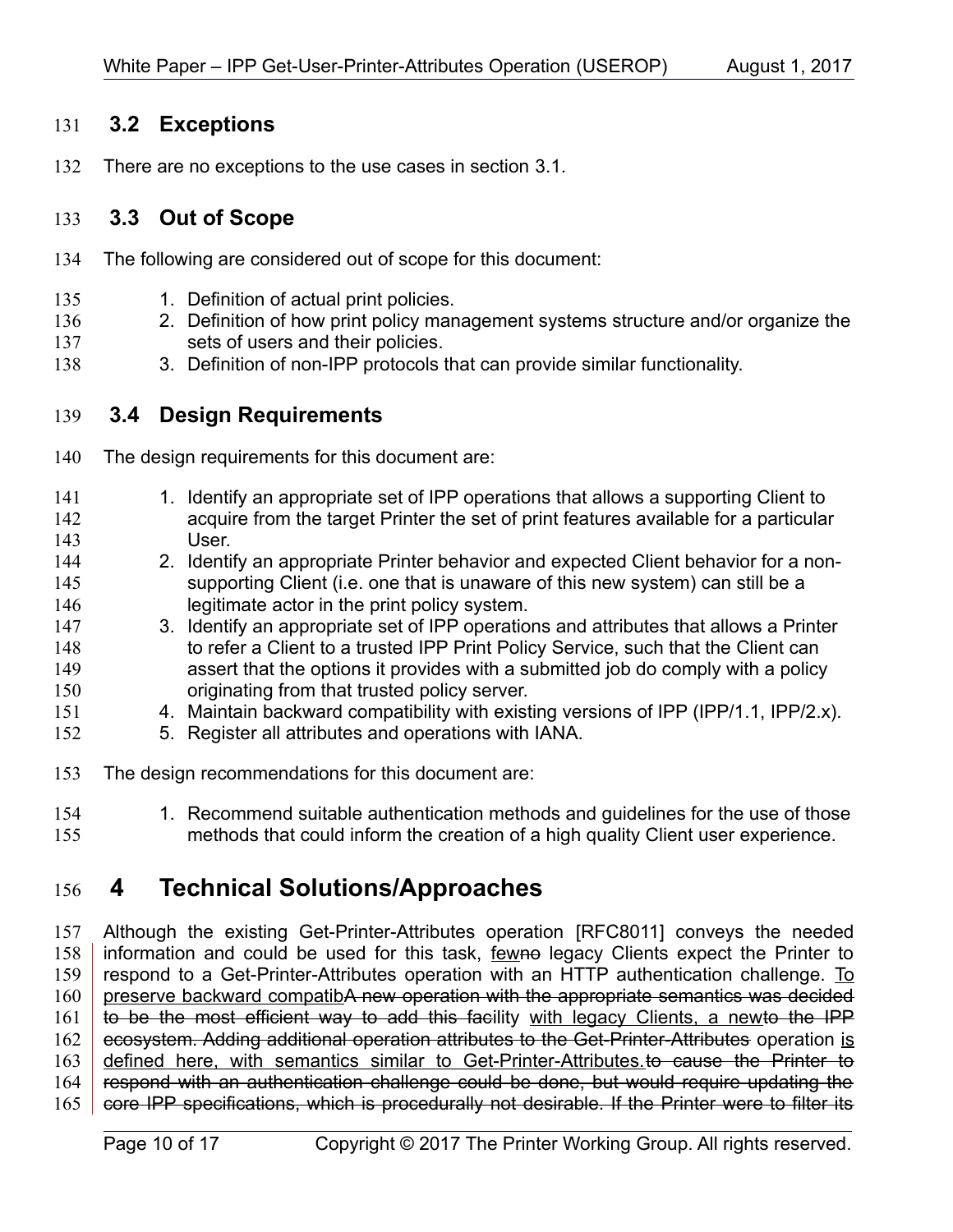response or respond with an authentication challenge if "requesting-user-name" were 166

included in the operation request, that would be a change to existing behavior precedent. 167

#### <span id="page-10-2"></span> **5 IPP Operations** 168

#### <span id="page-10-1"></span> **5.1 Get-User-Printer-Attributes Operation** 169

This REQUIRED operation allows a Client to request the values of the attributes of a Printer. This operation is semantically similar to the Get-Printer- Attributes operation [\[RFC8011\]](#page-14-2) except that the returned attributes and values MAY be different depending on the most authenticated user, and the Client MUST be prepared to respond to an HTTP authentication challenge. The Client detects whether the Printer supports this operation by examining the "operations-supported" attribute [\[RFC8011\].](#page-14-2) 170 171 172 173 174 175

This REQUIRED operation allows a Client to request the values of the attributes of a Printer. The semantics of this operation are identical to the semantics for the Get-Printer-176 177

Attributes operation, with the difference that the Client MUST be prepared to respond to an 178

HTTP authentication challenge. The Client detects whether the Printer supports this 179

operation by examining the "operations-supported" attribute [\[RFC8011\].](#page-14-2) 180

181 | If the Client initiates the Get-User-Printer-Attributes operation over a non-TLS connection,

the Client MUST be prepared to receive an HTTP 426 response to upgrade the connection 182

to TLS [\[RFC2817\].](#page-13-5) The Printer MUST only send Get-User-Printer-Attributes responses 183

184 | over TLS connections.

### <span id="page-10-0"></span>185 **5.1.1 Get-User-Printer-Attributes Request**

- The following groups of attributes are supplied as part of the Get-User-Printer-Attributes request: 186 187
- 188 | Group 1: Operation Attributes
- Natural Language and Character Set: 189
- The "attributes-charset" and "attributes-natural-language" attributes as described in [\[RFC8011\]](#page-14-2) Section 4.1.4.1. 190 191
- Target: 192
- The "printer-uri" (uri) operation attribute, which is the target for this operation as described in [\[RFC8011\]](#page-14-2) Section 4.1.5. 193 194
- Requesting User Name: 195
- The "requesting-user-name" (name(MAX)) attribute SHOULD be supplied by the Client as described in [\[RFC8011\]](#page-14-2) Section 9.3. In addition, the "requesting-user-uri" (uri) [\[PWG5100.13\]a](#page-13-4)nd "requesting-user-vcard" (1setOf 196 197 198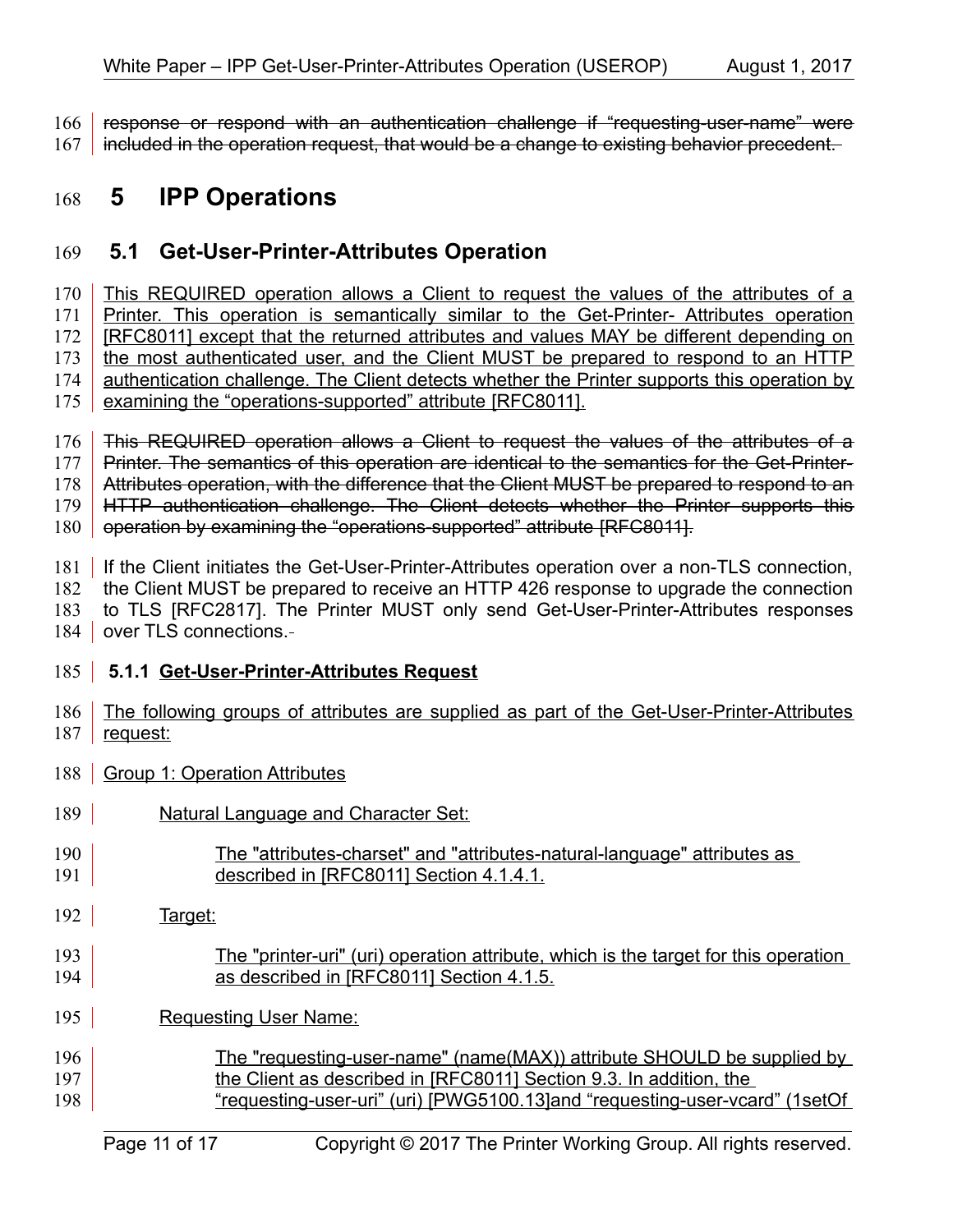<span id="page-11-1"></span>

| 199<br>200<br>201<br>202<br>203 | text(MAX)) [PWG5100.SYSTEM] attribute SHOULD be supplied by the Client<br>as described in their respective PWG specifications. These attributes<br>SHOULD be sent even when HTTP authentication is used, since the "most<br>authenticated user" principle applies here as with all IPP operations, as per<br>[RFC8011] Section 9.3. |
|---------------------------------|-------------------------------------------------------------------------------------------------------------------------------------------------------------------------------------------------------------------------------------------------------------------------------------------------------------------------------------|
| 204                             | "requested-attributes" (1setOf keyword):                                                                                                                                                                                                                                                                                            |
| 205<br>206                      | The "requested-attributes" (1setOf keyword) attribute SHOULD be supplied<br>by the Client as described in [RFC8011] Section 4.2.5.1.                                                                                                                                                                                                |
| 207                             | "document-format" (mimeMediaType):                                                                                                                                                                                                                                                                                                  |
| 208<br>209                      | <u>The "document-format" (mimeMediaType) attribute SHOULD be supplied by</u><br>the Client as described in [RFC8011] Section 4.2.5.1.                                                                                                                                                                                               |
| 210                             | 5.1.2 Get-User-Printer-Attributes Response                                                                                                                                                                                                                                                                                          |
| 211<br>212                      | The Printer returns the following sets of attributes as part of the Get-User-Printer-Attributes<br>response:                                                                                                                                                                                                                        |
| 213                             | <b>Group 1: Operation Attributes</b>                                                                                                                                                                                                                                                                                                |
| 214                             | <b>Natural Language and Character Set:</b>                                                                                                                                                                                                                                                                                          |
| 215<br>216                      | The "attributes-charset" and "attributes-natural-language" attributes as<br>described in [RFC8011] Section 4.1.4.1.                                                                                                                                                                                                                 |
| 217                             | <b>Status Message:</b>                                                                                                                                                                                                                                                                                                              |
| 218<br>219<br>220<br>221        | In addition to the REQUIRED status-code returned in every response, the<br>response MAY include a "status-message" (text(255)) and/or a "detailed-<br>status-message" (text(MAX)) operation attribute as described in [RFC8011]<br>Appendix B and Section 4.1.6.                                                                    |
|                                 | 222   Group 2: Unsupported Attributes                                                                                                                                                                                                                                                                                               |
| 223                             | See [RFC8011] Section 4.1.7 for details on returning unsupported attributes.                                                                                                                                                                                                                                                        |
| 224                             | <b>Group 3: Printer Attributes</b>                                                                                                                                                                                                                                                                                                  |
| 225<br>226                      | This is the set of requested attributes and their current values. See [RFC8011]<br>Section 4.2.5.2 for details.                                                                                                                                                                                                                     |
| 227                             | <b>Internationalization Considerations</b><br>6                                                                                                                                                                                                                                                                                     |
| 228                             | For interoperability and basic support for multiple languages, conforming implementations                                                                                                                                                                                                                                           |

<span id="page-11-0"></span>229 | MUST support the Universal Character Set (UCS) Transformation Format -- 8 bit (UTF-8)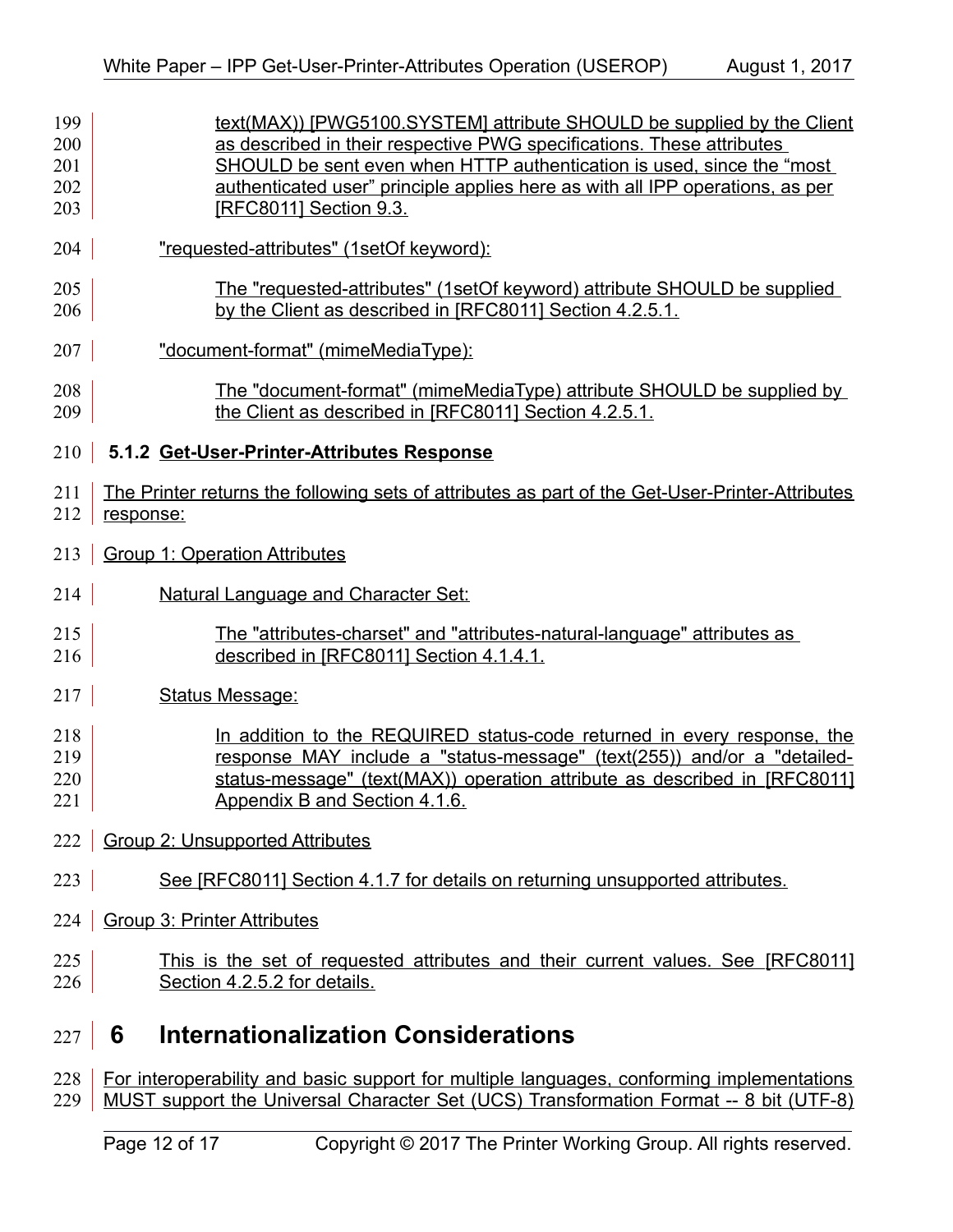[\[RFC3629\]](#page-13-9) encoding of Unicode [\[UNICODE\]](#page-14-11) [\[ISO10646\]](#page-13-8) and the Unicode Format for Network Interchange [\[RFC5198\].](#page-14-7) 230 l 231

Implementations of this specification SHOULD conform to the following standards on processing of human-readable Unicode text strings, see: 232 233

- Unicode Bidirectional Algorithm [\[UAX9\]](#page-14-10)  left-to-right, right-to-left, and vertical 234 |
- Unicode Line Breaking Algorithm [\[UAX14\]](#page-14-9)  character classes and wrapping 235
- Unicode Normalization Forms [\[UAX15\]](#page-14-8)  especially NFC for [\[RFC5198\]](#page-14-7) 236
- Unicode Text Segmentation [\[UAX29\]](#page-14-6)  grapheme clusters, words, sentences  $237$
- Unicode Identifier and Pattern Syntax [\[UAX31\]](#page-14-5)  identifier use and normalization 238
- Unicode Collation Algorithm [\[UTS10\]](#page-14-4)  sorting 239 |
- Unicode Locale Data Markup Language [\[UTS35\]](#page-14-3)  locale databases  $240$

Implementations of this specification are advised to also review the following informational 242 documents on processing of human-readable Unicode text strings: 241

- Unicode Character Encoding Model [\[UTR17\]](#page-15-4)  multi-layer character model 243
- Unicode in XML and other Markup Languages [\[UTR20\]](#page-15-3)  XML usage 244 |
- Unicode Character Property Model [\[UTR23\]](#page-15-2)  character properties  $245$
- Unicode Conformance Model [\[UTR33\]](#page-15-1)  Unicode conformance basis 246

For interoperability and basic support for multiple languages, implementations use the "Universal Character Set (UCS) Transformation Format -- 8 bit (UTF-8)" [\[RFC3629\]](#page-13-9) encoding of Unicode [\[UNICODE\]](#page-14-11) [\[ISO10646\]](#page-13-8) and the Unicode Format for Network Interchange [\[RFC5198\].](#page-14-7) 247 248 249 250

<span id="page-12-1"></span>251 | Security Considerations

The security considerations for the Get-User-Printer-Attributes operation build upon those defined for IPP/1.1 [\[RFC8011\]](#page-14-2) and IPP/2.0 [\[PWG5100.12\]](#page-13-7) for the Validate-Job, Create-Job and Print-Job operations. In addition to those security considerations, a Printer MUST NOT send a Get-User-Printer-Attributes response over a non-TLS connection. 252 253 254 255

#### <span id="page-12-0"></span> **6.1 Human-readable Strings**   $256$

Implementations of this specification SHOULD conform to the following standard on processing of human-readable Unicode text strings, see: 257 258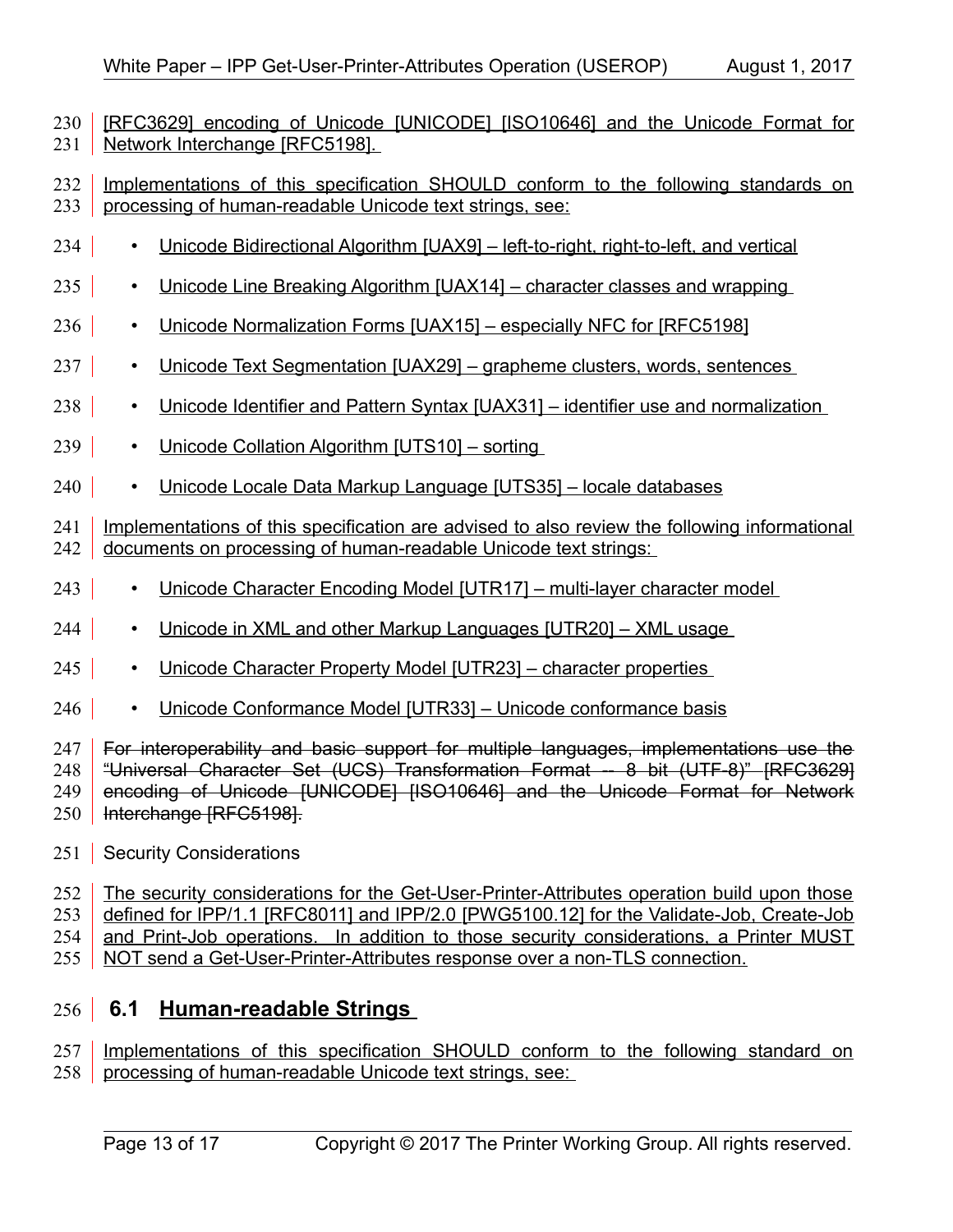- Unicode Security Mechanisms [\[UTS39\]](#page-14-13)  detecting and avoiding security attacks  $259$
- Implementations of this specification are advised to also review the following informational document on processing of human-readable Unicode text strings: 260 261
- Unicode Security FAQ [\[UNISECFAQ\]](#page-14-12)  common Unicode security issues 262
- The security considerations for the Get-User-Printer-Attributes operation are identical to 263
- 264 | those listed for IPP/1.1 [\[RFC8011\]](#page-14-2) and IPP/2.0 [\[PWG5100.12\].](#page-13-7)
- <span id="page-13-1"></span>265 References

## <span id="page-13-0"></span> **6.2 Normative References** 266

<span id="page-13-9"></span><span id="page-13-8"></span><span id="page-13-7"></span><span id="page-13-6"></span><span id="page-13-5"></span><span id="page-13-4"></span><span id="page-13-3"></span><span id="page-13-2"></span>

| [PWG5100.12]<br>269<br>R. Bergman, H. Lewis, I. McDonald, M. Sweet, "IPP Version 2.0, 2.1,<br>and 2.2", PWG 5100.12-2015, October 2015,<br>270<br>271<br>[PWG5100.13]<br>272<br>M. Sweet, I. McDonald, P. Zehler, "IPP: Job and Printer Extensions -<br>Set 3 (JPS3)", PWG 5100.13-2012, July 2012,<br>273<br>274<br>http://ftp.pwg.org/pub/pwg/candidates/cs-ippjobprinterext3v10-<br>20120727-5100.13.pdf<br>275<br>276<br>[PWG5100.12]<br>R. Bergman, H. Lewis, I. McDonald, M. Sweet, "IPP/2.0 Second-<br>Edition", PWG 5100.12-2011, February 2011,<br>277<br>278<br>[PWG5100.14]<br>279<br>M. Sweet, I. McDonald, A. Mitchell, J. Hutchings, "IPP Everywhere",<br>5100.14-2013, January 2013,<br>280<br>281<br>http://ftp.pwg.org/pub/pwg/candidates/cs-ippeve10-20130128-<br>282<br>5100.14.pdf<br>S. Kennedy, "IPP Implementor's Guide v2.0", PWG 5100.19-2015,<br>283<br>[PWG5100.19]<br>284<br>August 2015, http://ftp.pwg.org/pub/pwg/candidates/cs-ippig20-<br>285<br>20150821-5100.19.pdf<br>286<br>[PWG5100.SYSTEM] I. McDonald, "IPP System Service v1.0", PWG 5100.SYSTEM, TBD,<br>287<br>http://ftp.pwg.org/pub/pwg/ipp/wd/wd-ippsystem10-20170719.pdf<br>288<br>[RFC2817]<br>R. Khare, S. Lawrence, "Upgrading to TLS Within HTTP/1.1", RFC<br>2817, May 2000, https://www.ietf.org/rfc/rfc2817.txt<br>289<br>[RFC3629]<br>F. Yergeau, "UTF-8, a transformation format of ISO 10646", RFC<br>290<br>3629, November 2003, https://www.ietf.org/rfc/rfc3629.txt<br>291 | 267<br>268 | [ISO10646] | "Information technology -- Universal Coded Character Set (UCS)",<br>ISO/IEC 10646:2011 |
|----------------------------------------------------------------------------------------------------------------------------------------------------------------------------------------------------------------------------------------------------------------------------------------------------------------------------------------------------------------------------------------------------------------------------------------------------------------------------------------------------------------------------------------------------------------------------------------------------------------------------------------------------------------------------------------------------------------------------------------------------------------------------------------------------------------------------------------------------------------------------------------------------------------------------------------------------------------------------------------------------------------------------------------------------------------------------------------------------------------------------------------------------------------------------------------------------------------------------------------------------------------------------------------------------------------------------------------------------------------------------------------------------------------------------------------------------------------------------------------|------------|------------|----------------------------------------------------------------------------------------|
|                                                                                                                                                                                                                                                                                                                                                                                                                                                                                                                                                                                                                                                                                                                                                                                                                                                                                                                                                                                                                                                                                                                                                                                                                                                                                                                                                                                                                                                                                        |            |            | http://ftp.pwg.org/pub/pwg/standards/std-ipp20-20151030-5100.12.pdf                    |
|                                                                                                                                                                                                                                                                                                                                                                                                                                                                                                                                                                                                                                                                                                                                                                                                                                                                                                                                                                                                                                                                                                                                                                                                                                                                                                                                                                                                                                                                                        |            |            |                                                                                        |
|                                                                                                                                                                                                                                                                                                                                                                                                                                                                                                                                                                                                                                                                                                                                                                                                                                                                                                                                                                                                                                                                                                                                                                                                                                                                                                                                                                                                                                                                                        |            |            | http://ftp.pwg.org/pub/pwg/candidates/cs-ipp20-20110214-5100.12.pdf                    |
|                                                                                                                                                                                                                                                                                                                                                                                                                                                                                                                                                                                                                                                                                                                                                                                                                                                                                                                                                                                                                                                                                                                                                                                                                                                                                                                                                                                                                                                                                        |            |            |                                                                                        |
|                                                                                                                                                                                                                                                                                                                                                                                                                                                                                                                                                                                                                                                                                                                                                                                                                                                                                                                                                                                                                                                                                                                                                                                                                                                                                                                                                                                                                                                                                        |            |            |                                                                                        |
|                                                                                                                                                                                                                                                                                                                                                                                                                                                                                                                                                                                                                                                                                                                                                                                                                                                                                                                                                                                                                                                                                                                                                                                                                                                                                                                                                                                                                                                                                        |            |            |                                                                                        |
|                                                                                                                                                                                                                                                                                                                                                                                                                                                                                                                                                                                                                                                                                                                                                                                                                                                                                                                                                                                                                                                                                                                                                                                                                                                                                                                                                                                                                                                                                        |            |            |                                                                                        |
|                                                                                                                                                                                                                                                                                                                                                                                                                                                                                                                                                                                                                                                                                                                                                                                                                                                                                                                                                                                                                                                                                                                                                                                                                                                                                                                                                                                                                                                                                        |            |            |                                                                                        |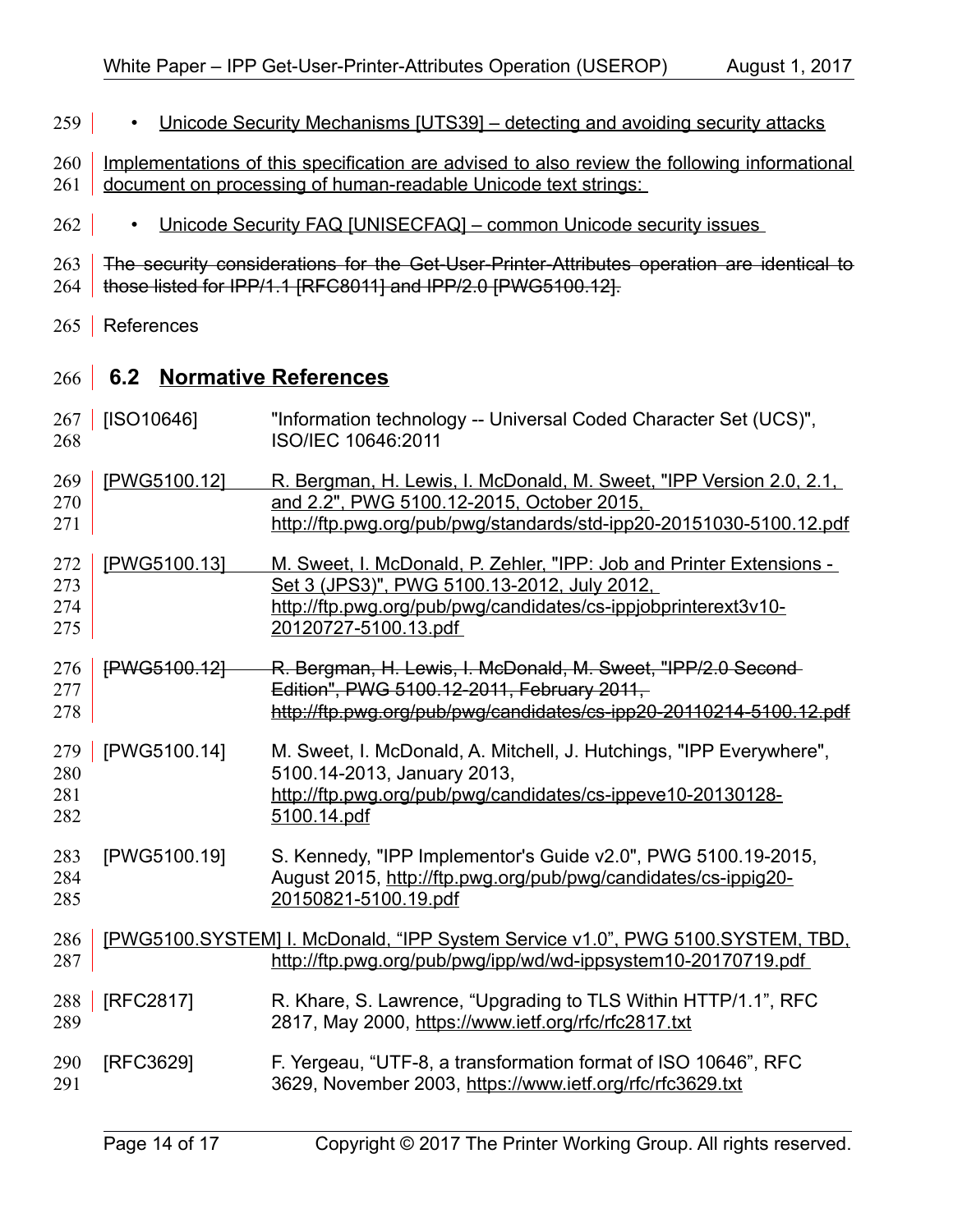<span id="page-14-10"></span><span id="page-14-9"></span><span id="page-14-8"></span><span id="page-14-7"></span><span id="page-14-2"></span><span id="page-14-1"></span>

| 292<br>293        | [RFC5198]      | J. Klensin, M. Padlipsky, "Unicode Format for Network Interchange",<br>RFC 5198, March 2008, https://www.ietf.org/rfc/rfc5198.txt                             |
|-------------------|----------------|---------------------------------------------------------------------------------------------------------------------------------------------------------------|
| 294<br>295<br>296 | [RFC7230]      | R. Fielding, J. Reschke, "Hypertext Transfer Protocol (HTTP/1.1):<br>Message Syntax and Routing", RFC 7230, June 2014,<br>http://www.ietf.org/rfc/rfc7230.txt |
| 297<br>298<br>299 | [RFC8010]      | M. Sweet, I. McDonald, "Internet Printing Protocol/1.1: Encoding and<br>Transport", RFC 8010, January 2017,<br>https://www.ietf.org/rfc/rfc8010.txt           |
| 300<br>301<br>302 | [RFC8011]      | M. Sweet, I. McDonald, "Internet Printing Protocol/1.1: Model and<br>Semantics", RFC 8011, January 2017,<br>https://www.ietf.org/rfc/rfc8011.txt              |
| 303<br>304        | <b>[UAX9]</b>  | Unicode Consortium, "Unicode Bidirectional Algorithm", UAX#9, May<br>2016, http://www.unicode.org/reports/tr9                                                 |
| 305<br>306        | [UAX14]        | Unicode Consortium, "Unicode Line Breaking Algorithm", UAX#14,<br>June 2016, http://www.unicode.org/reports/tr14                                              |
| 307<br>308        | [UAX15]        | Unicode Consortium, "Normalization Forms", UAX#15, February 2016,<br>http://www.unicode.org/reports/tr15                                                      |
| 309<br>310        | [UAX29]        | Unicode Consortium, "Unicode Text Segmentation", UAX#29, June<br>2016, http://www.unicode.org/reports/tr29                                                    |
| 311<br>312        | [UAX31]        | Unicode Consortium, "Unicode Identifier and Pattern Syntax".<br>UAX#31, May 2016, http://www.unicode.org/reports/tr31                                         |
| 313<br>314        | [UNICODE]      | The Unicode Consortium, "Unicode® 10.0.0", June 2017,<br>http://unicode.org/versions/Unicode10.0.0/                                                           |
| 316               | 315 [UTS10]    | Unicode Consortium, "Unicode Collation Algorithm", UTS#10, May<br>2016, http://www.unicode.org/reports/tr10                                                   |
| 317<br>318        | <b>[UTS35]</b> | Unicode Consortium, "Unicode Locale Data Markup Language",<br>UTS#35. October 2016, http://www.unicode.org/reports/tr35                                       |
| 319<br>320        | <b>IUTS391</b> | Unicode Consortium, "Unicode Security Mechanisms", UTS#39, June<br>2016, http://www.unicode.org/reports/tr39                                                  |

# <span id="page-14-13"></span><span id="page-14-11"></span><span id="page-14-6"></span><span id="page-14-5"></span><span id="page-14-4"></span><span id="page-14-3"></span><span id="page-14-0"></span> **6.3 Informative References** 321

<span id="page-14-12"></span>

|     | 322 [UNISECFAQ] | Unicode Consortium "Unicode Security FAQ", November 2016, |
|-----|-----------------|-----------------------------------------------------------|
| 323 |                 | http://www.unicode.org/fag/security.html                  |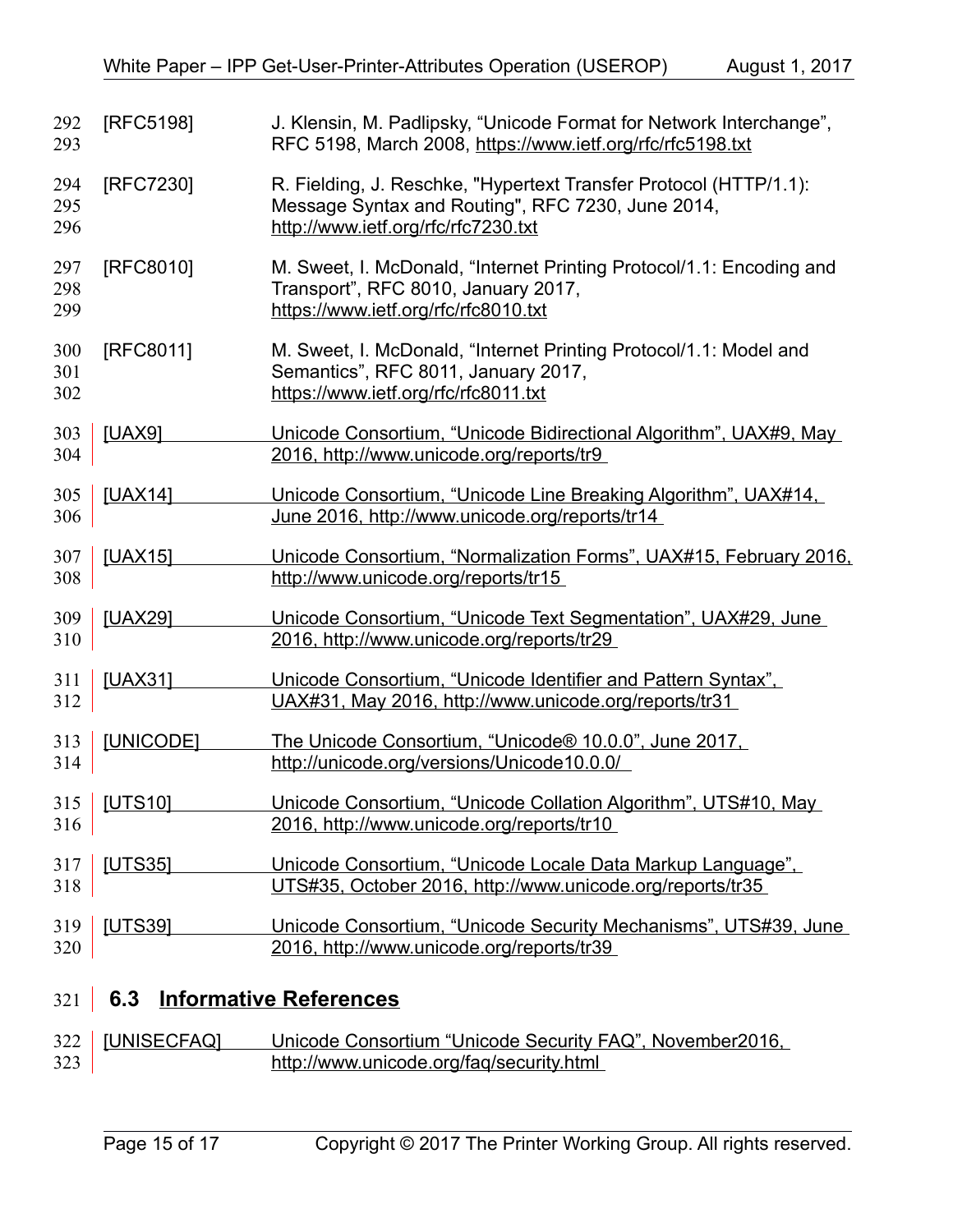<span id="page-15-4"></span><span id="page-15-3"></span><span id="page-15-2"></span><span id="page-15-1"></span>

| 324<br>325        | <b>[UTR17]</b>                                                 | Unicode Consortium "Unicode Character Encoding Model", UTR#17,<br>November 2008, http://www.unicode.org/reports/tr17                                        |
|-------------------|----------------------------------------------------------------|-------------------------------------------------------------------------------------------------------------------------------------------------------------|
| 326<br>327        | [UTR20]                                                        | Unicode Consortium "Unicode in XML and other Markup Languages".<br>UTR#20, January 2013, http://www.unicode.org/reports/tr20                                |
| 328<br>329        | <b>[UTR23]</b>                                                 | Unicode Consortium "Unicode Character Property Model", UTR#23,<br>May 2015, http://www.unicode.org/reports/tr23                                             |
| 330<br>331        | <b>[UTR33]</b>                                                 | Unicode Consortium "Unicode Conformance Model", UTR#33,<br><u>November 2008, http://www.unicode.org/reports/tr33</u>                                        |
| 332<br>333<br>334 | <b>[UNICODE]</b>                                               | The Unicode Consortium, "The Unicode Standard, Version 6.2.0",<br>ISBN 978-1-936213-07-8, September 2012,<br>http://www.unicode.org/versions/Unicode6.2.0/- |
| 335               | <b>Authors' Addresses</b>                                      |                                                                                                                                                             |
| 336               | Primary authors:                                               |                                                                                                                                                             |
| 337<br>338<br>339 | Smith Kennedy<br>11311 Chinden Blvd. MS 506<br>Boise, ID 83714 |                                                                                                                                                             |

<span id="page-15-0"></span>[smith.kennedy@hp.com](mailto:smith.kennedy@hp.com) 340

The authors would also like to thank the following individuals for their contributions to this 341

- standard: 342
- Mike Sweet Apple Inc. 343
- Ira McDonald High North Inc. 344